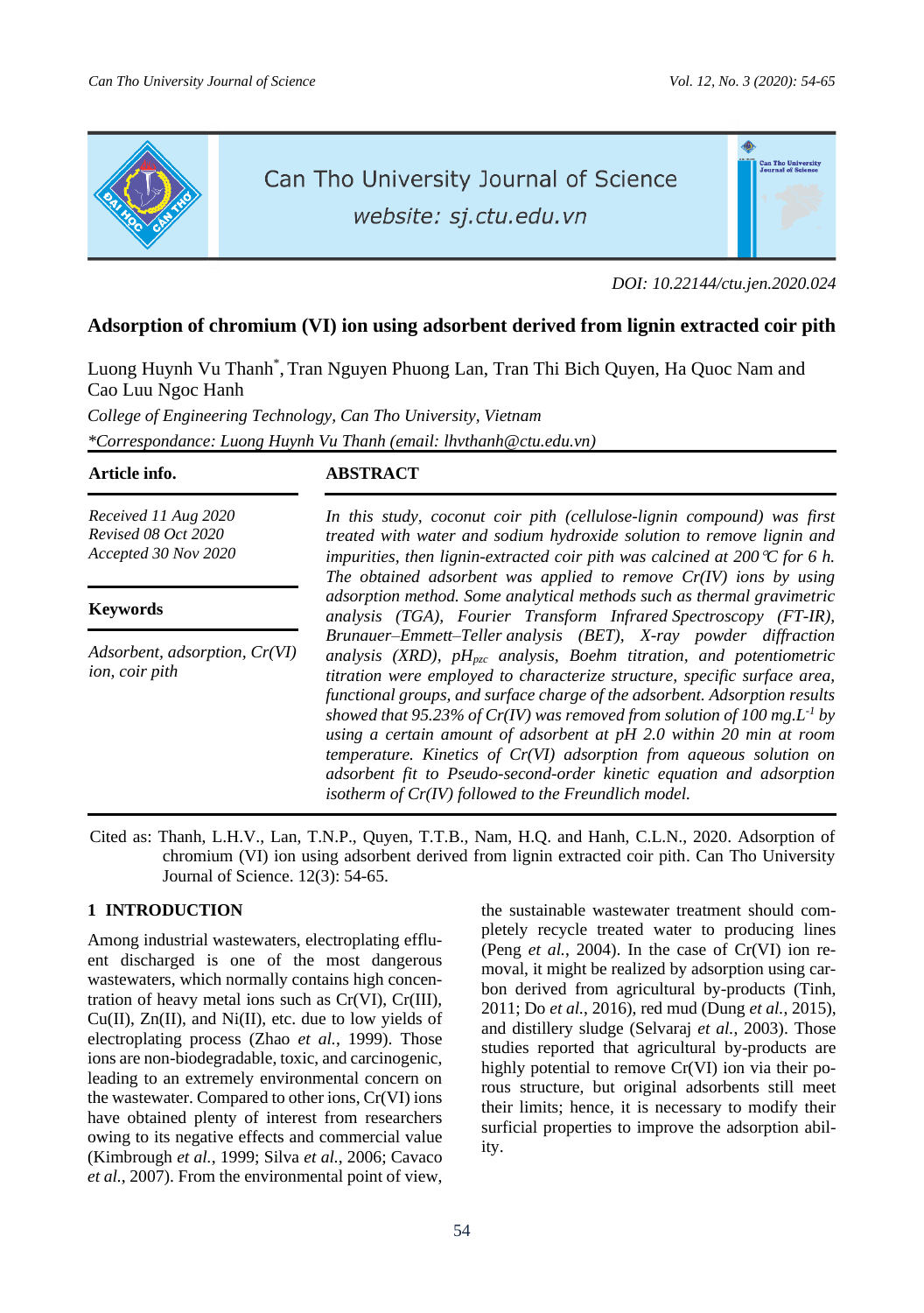In Vietnam, coconut coir pith (CCP) is very abundant and a by-product of coconut fiber production, causing environmental pollution in terms of water. It is a cellulose-lignin compound with low carbon content, but high surface area activated carbon can be produced from CCP (Bansal and Goyal, 2005). Santhy and Selvapathy (2004) created an adsorbent with surface area of  $877 \text{ m}^2 \text{.} \text{g}^{-1}$  due to the fact that the CCP was sunk in KOH 10% solution and calcined at  $700 - 750$ °C before washing with HCl 10% solution. Besides, CCP was washed and dried under sunlight for 5 h before being activated with  $ZnCl<sub>2</sub>$  at ratio of 1:2 (w/w), and then calcined at  $700^{\circ}$ C for 1 h. The product possessed high cationic exchange ability  $(1.614 \text{ mEq.} \text{g}^{-1})$  with specific surface area of 910 m<sup>2</sup>.g<sup>-1</sup> (Namasivayam and Sangeetha, 2006). One study reported that CCP calcined at different temperatures of 400, 600, and  $800^{\circ}$ C, respectively created different specific surface areas (346, 392, and 507 m<sup>2</sup>.g<sup>-1</sup>) (Namasivayam and Kadirvelu, 1997). The surface areas increased with rising calcined temperature, but carbon generated yields decreased from 60 to 55.2% as temperature increased from 400 to 800°C (Namasivayam and Kadirvelu, 1997). In order to reutilize CCP, the present work was conducted to produce activated carbon. The adsorbent was then applied to remove Cr(VI) ion in aqueous solution with various affecting parameters.

#### **2 MATERIALS AND METHODS**

All chemicals used in this work such as sodium hydroxide pellets, potassium dichromate, phosphoric acid, sodium bicarbonate were analytical reagents and purchased from Xilong Scientific. CCP was bought from Ben Tre province, Vietnam. Distilled water was used.

#### **2.1 Adsorbent preparation**

CCP collected was pretreated to remove tannin and lignin by sinking into water and NaOH solution for a desired time. CCP was first sunk in water for 24 h to remove tannin, and then dropped into NaOH 5% solution for 24 h. The solid after that was washed until pH of the solution was neutral. The CCP was dried at 60°C for 48 h using Memmert SFE 600 dryer before calcining by Thermolyne 47900 furnace at 200°C for 6 h, with the ratio of CCP to H3PO<sup>4</sup> of 1:4. After calcination, the solid was sunk into NaHCO<sub>3</sub> 1% solution for 12 h and then washed with distilled water several times to neutralize the surface of particles. Those particles were consequently dried at 60°C until the weight of solid was unchanged.

### **2.2 Characterization of the adsorbent**

The adsorbent was characterized by using several analytical methods. TG 209 F3 Tarsus (NETZSCH) and ASAP 2020 (Micrometrics) were employed to conduct thermal gravimetric analysis (TGA) and specific surface area determination for the adsorbent. In the meantime, functional groups, morphology, and structure of the adsorbent were characterized by using Nicolet 6700 Spectrometer (Thermo Scientific), JSM 7600F (JEOL), and D8 Advance (Brucker), respectively. Boehm titration and potentiometric titration were used to determine the quantity of functional groups and the amount of charge on carbon surface.

#### **2.3 Adsorption experiments**

The desired amount of adsorbent was poured into a 250-mL Erlenmeyer flask containing 100 mL of solution with various concentrations of Cr(VI) ion. The pH values of solution varied from 1.0 to 8.0 while temperature of solution changed from 25 to 60°C. A certain amount of solution was sampled at different time intervals. The concentration of Cr(VI) ion in samples was determined by using Jenway's 6800 Spectrophotometer (Keison). All experiments were triplicated. The removal yield H(%) was calculated by the following equation:

$$
H(\% ) = \left[ \frac{C_0 - C_t}{C_0} \right] \times 100\% \qquad (1)
$$

Where H,  $C_0$  and  $C_t$  were the adsorption yield (%), initial concentration of  $Cr(VI)$  ion (mg.  $L^{-1}$ ) and concentration of  $Cr(VI)$  ion at sampling time  $(mg.L^{-1})$ , respectively.

In this study, the adsorption model was built by using Langmuir and Freundlich isotherm models as follows:

Langmuir isotherm model:

$$
\frac{C_e}{q_e} = \frac{C_e}{q_{max}} + \frac{1}{q_{max}K_L}
$$
 (2)

Freundlich isotherm model:

$$
\log q_e = \log K_F + \left(\frac{1}{n}\right) \log C_e \tag{3}
$$

where  $q_e$ ,  $K_F$ , n and  $C_e$  were mass of adsorbed ions at the equilibrium  $(mg.g^{-1})$ , the Freundlich constant, the index number of Freundlich equation, and concentration of solution at the equilibrium  $(mg.L^{-1})$ , respectively, qmax is described the maximum mass of adsorbed ions  $(mg.g^{-1})$ ,  $K<sub>L</sub>$  is the Langmuir constant.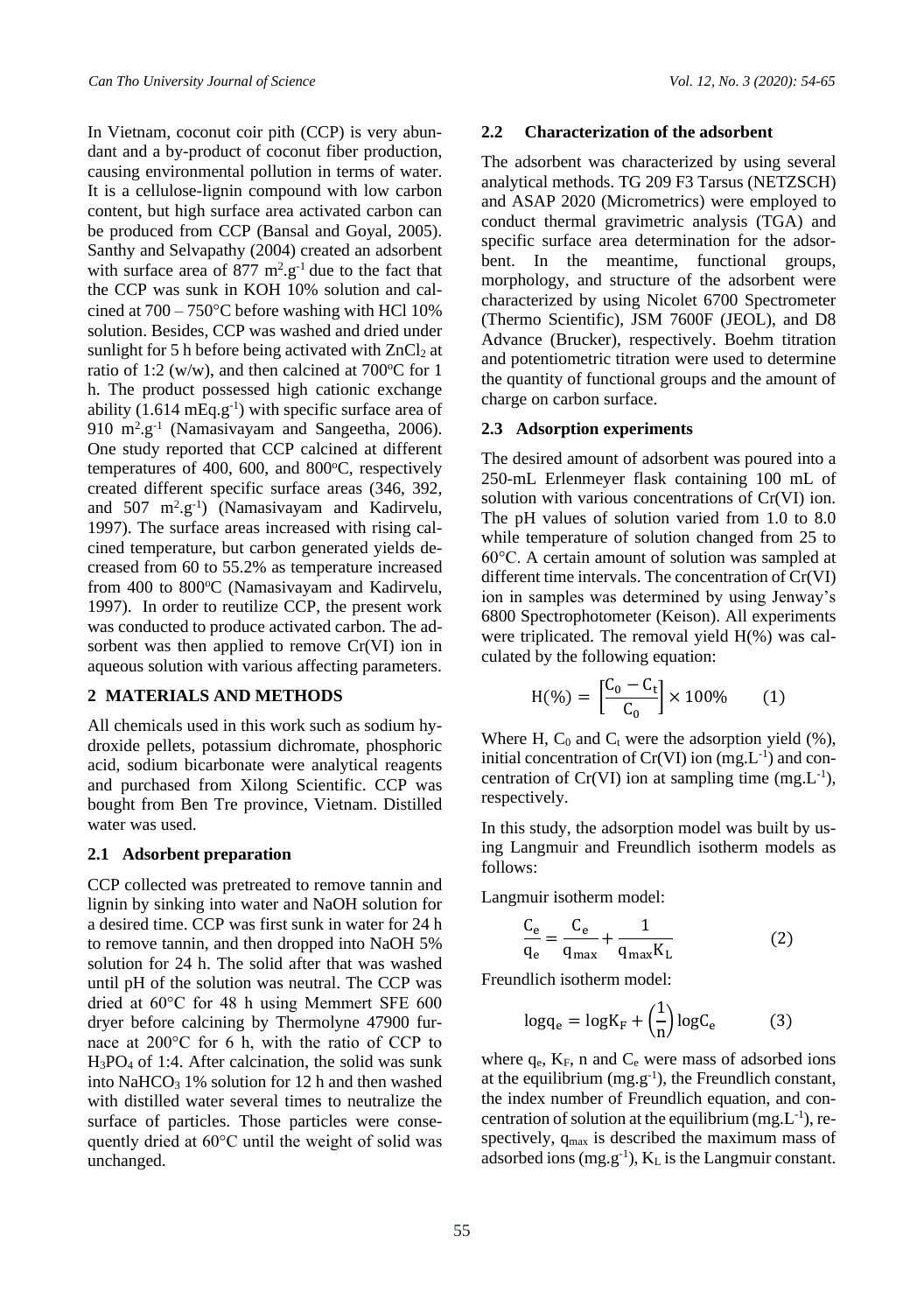# **3 RESULTS AND DISCUSSION**

# **3.1 Adsorbent preparation**

Table 1 showed that 20 g of CCP generated 10.93 g, 10.56 g, and 10.03 g of adsorbents in triplicated experiments. Consequently, the calcination yield was about 52.54% in this study. In comparison with the study of Namasivayam and Sureshkumar (1997), the carbonization yield in this work is lower by 3.0- 7.0%. The reasons could be that the yield was calculated based on dried weight of CCP in this work and CCP was also pretreated before carbonizing process. In the meantime, the previous study did not conduct a pretreatment experiment and calculated the carbonization yield by a ratio of carbon to dried raw material. In addition, the authors carbonized CCP for 1 h at higher temperatures (400-800°C) without removing tiny particles after calcination so it could cause a slightly higher yield compared to this work.

**Table 1: The yield of adsorbent preparation at 200°C for 6 h with CCP:H<sub>3</sub>PO<sub>4</sub> = 1:4 (w/v)** 

|                       |       | $1st$ trial $2nd$ trial | $3rd$ trial |  |  |
|-----------------------|-------|-------------------------|-------------|--|--|
| Dried CCP $(g)$       | 20    | 20                      | 20          |  |  |
| Dried adsorbent $(g)$ | 10.93 | 10.56                   | 10.03       |  |  |
| Yield $(\%)$          | 54.66 | 52.80                   | 50.16       |  |  |
| Average yield (%)     |       | $52.54 \pm 2.26$        |             |  |  |

#### **3.1 Adsorbent characterization**

The adsorbent was analyzed by TGA to understand weight change, and the result was presented in Figure 1. It can be seen that when temperature increased from 30°C to 100°C, the weight of adsorbent decreased by 11.17%. If the temperature continuously increased to 250°C, a decrease of the weight was 6.43%. The total of 17.6% decrease in weight can be considered as moisture of adsorbent, consisting of 11.17% of water physical bonding and 6.43% of water chemical bonding. Figure 1 showed that in the range of 250-600°C, the weight of adsorbent decreased by 28.8% due to degradation of hydrocarbon compounds into  $CO$  and  $CO<sub>2</sub>$  gases. The cause of this decrease was contributed to non-complete carbonization of CCP, which occurred at relatively low temperature (200°C) for 2 h.

XRD result of adsorbent in Figure 2 showed a low intensity peak at  $2\theta = 25^{\circ} - 26^{\circ}$ , which represented an amorphous carbon phase. Similar conclusions could be observed in reports of Das *et al*. (2000) and Tongpoothorn *et al*. (2011). Besides, no other peaks could be found in the XRD pattern, so it can be concluded that phosphoric acid or other phosphate compounds were totally removed by washing right after calcination.



**Figure 1: TGA curve of the adsorbent**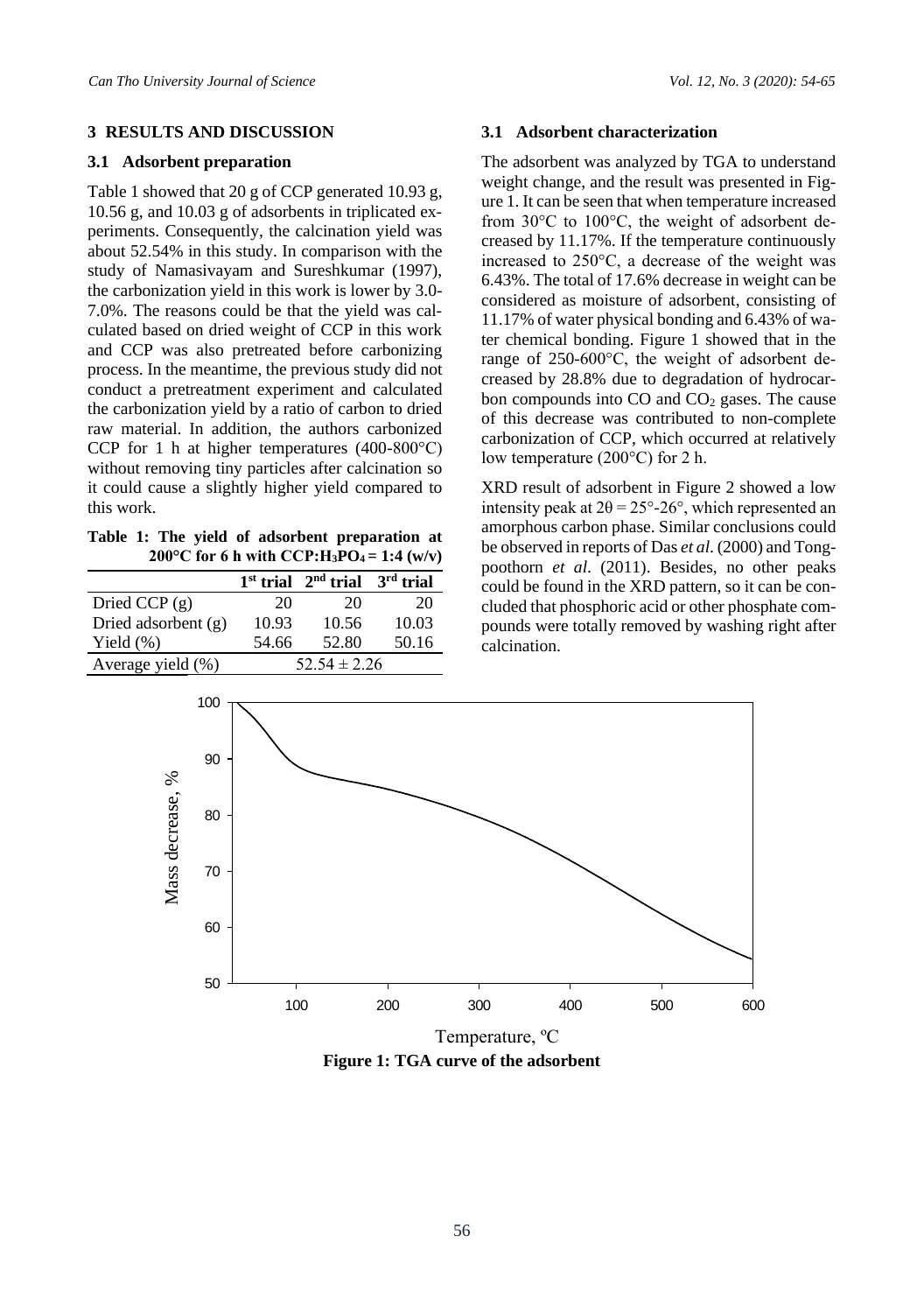

**Figure 2: XRD pattern of the adsorbent**

Phosphoric acid was employed in this study to carbonize CPP; thus, it could play an important role in the carbonization process. Phosphoric acid can be an acidified agent and/or functionalized agent. This was clarified by FT-IR spectra. The spectra in Figure 3 showed that peak at  $3415.82$  cm<sup>-1</sup> was a broadband of -OH group, belonging to hydrogen-bonded alcohols or phenols. Stretching vibration of C-H (aromatic rings) and vibration of C=O group (carboxylic acids or aldehydes) were bands located at  $2923.57$  cm<sup>-1</sup> and  $1617.40$  cm<sup>-1</sup>, respectively. The C–O stretching vibration in carboxylate groups caused the band at 1385.45 cm-1 . Finally, the O–H out-of-plane bending vibration caused the band located at 565.20 cm-1 . Similar results can be found in the previous works of Bansal *et al*. (2009) and Yang and Qiu (2010). From all the above-mentioned groups, some positions on surface of the adsorbent were functionalized to acidic groups. In other words, carbons on the edge of adsorbent were acidified to functional groups to improve their adsorption ability, especially counter-charged solutes. No phosphate groups could be observed in FT-IR spectra of the adsorbent. It was once again concluded that phosphoric acid only played a role of acidified agent and supported carbonization agent, which could not create any bonding between phosphorus and surface of the adsorbent.



**Figure 3: FTIR spectra of the adsorbent**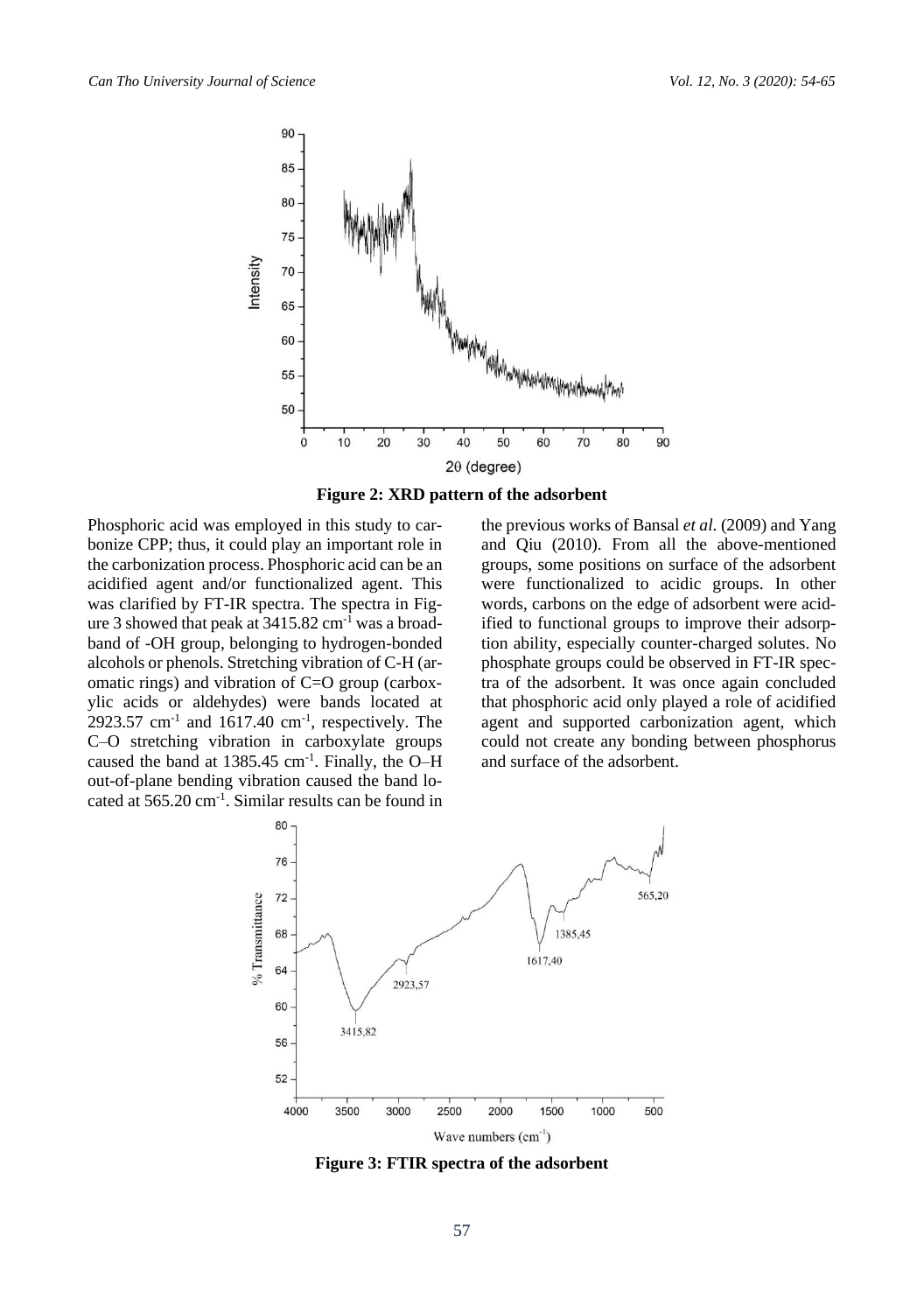Result of specific surface area measurement was presented in Figure 4. It can be seen that  $48.56 \text{ m}^2 \text{.g}$ <sup>1</sup> is a measured specific surface area of the adsorbent and this value is relatively low compared to 877 m<sup>2</sup> .g-1 (Santhy and Selvapathy 2004) calcining at 700-750°C in presence of KOH 10% solution or 346  $\rm m^2.g^{-1}$ , 392  $\rm m^2.g^{-1}$ , and 507  $\rm m^2.g^{-1}$  (Namasivayam and Kadirvelu, 1997) calcining at 400°C, 600°C, and 800°C, respectively. It could be stated that temperature greatly affects specific surface area of adsorbent obtained from calcination of CCP. The

higher calcining temperature applied, the stronger carbonization of CCP happened, leading to damage of internal structure of CCP to generate more pores and improve surface area of adsorbent. In addition to surface area determination, diameter of the pores was an essential factor for adsorption treatment and adsorption selectivity of adsorbent. In this study, the average pore size of the adsorbent was 10.2 nm. This could be considered as meso-pores, so several tens square meters per gram surface area of the adsorbent measured was reasonable.



**Figure 4: BET measurement of the adsorbent**

Determination of acidic points on surface of adsorbent plays an essential role in prediction adsorption ability of an adsorbent. Figure 5 revealed that acidic points on adsorbent's surface were mostly neutralized after 8 h by NaOH 0.018 M solution. When reaction time was kept to 24 h, the difference in NaOH use was tiny. The quantity of acidic points on surface of the adsorbent using Boehm titration was calculated as  $1.74 \cdot 10^{21}$  point.g<sup>-1</sup>. This result was compared to the study of Dai (2000), and the difference was presented in Table 2. It can be seen that the amount of acidic points on surface of the adsorbent was 10 times higher than that of commercial activated carbon, and approximately 1.5 times compared to that of commercial activated carbon associated with  $HNO<sub>3</sub>$  concentrated treatment. It illustrated that phosphoric acid helps to generate more acidic points on surface of carbon than other acids do. Finally, high amount of acidic point on surface of the adsorbent in this study could predictably benefit the adsorbent in adsorption ions in aqueous solution. Surface charge of an adsorbent is an important factor allowing to predict adsorption ability of an adsorbent at different pH solutions. Point of zero charge of the adsorbent was pH 5.7, which can be observed in Figure 6. In other words, the adsorbent could adsorb negatively charged solutes as pH solution was lower than 5.7, and adsorbed positively charged solutes as pH solution was higher than 5.7.

|                                                            | Acidic point (point.g <sup>-1</sup> ) |
|------------------------------------------------------------|---------------------------------------|
| Adsorbent (this work)                                      | $1.74 \cdot 10^{21}$                  |
| Activated carbon + $HNO3$ <sub>conc.</sub> (heated in 4 h) | $1.68 \, .10^{21}$                    |
| Activated carbon + $HNO3$ conc. (heated in 2 h)            | $1.20 \cdot 10^{21}$                  |
| Commercial activated carbon                                | $1.20 \cdot 10^{20}$                  |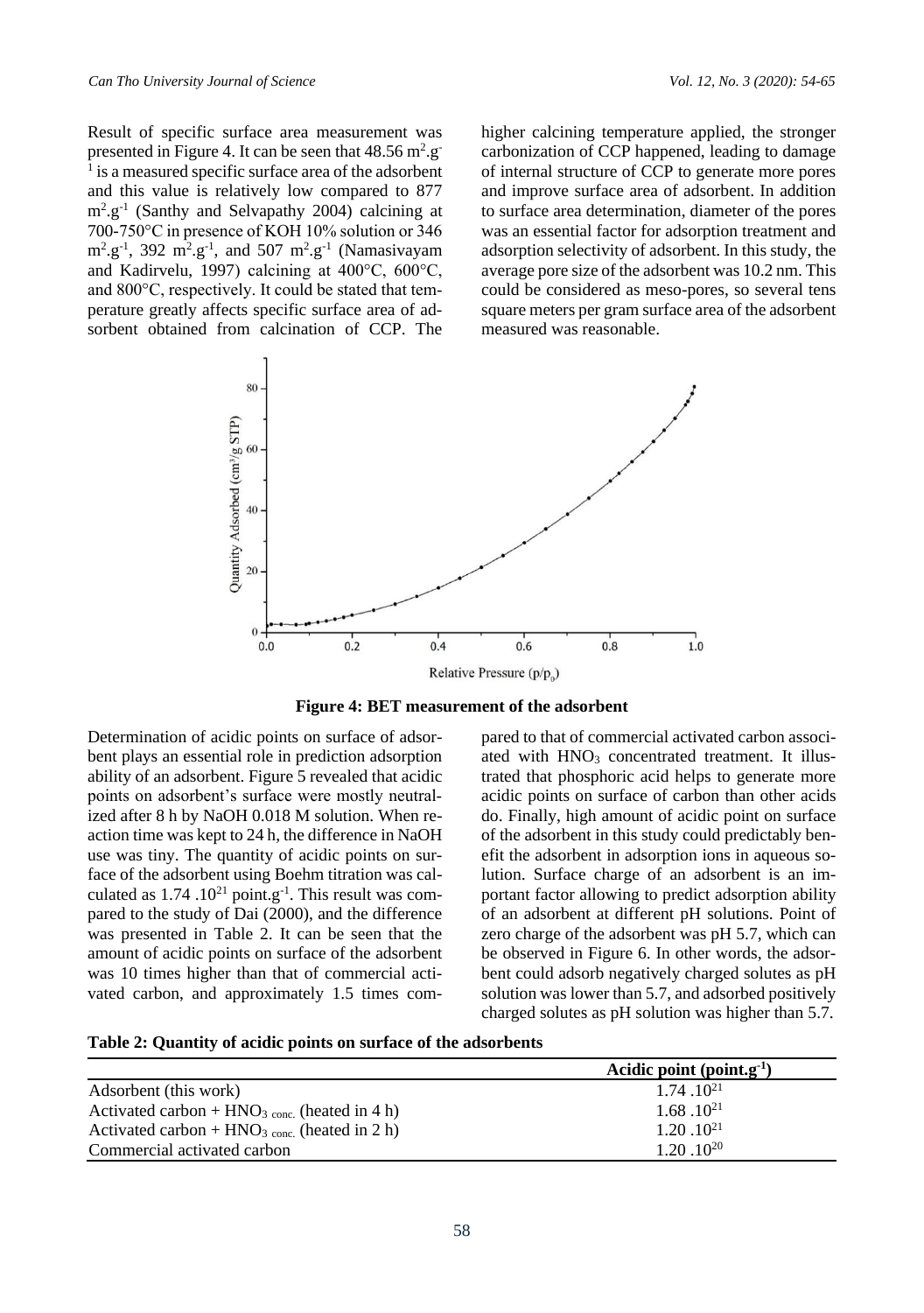

**Figure 6: Potentiometric titration of the adsorbent**

# **3.1 Cr(VI) ion adsorption**

pH plays a vital role in adsorption of ions in aqueous solution because it determines speciation of solutes in aqueous solution. Effects of pH solution on adsorption yield were presented in Figure 7. When pH was at 1.0, Cr(VI) ions removal was 99.62%. It slightly decreased to 95.23% when pH increased to 2.0. The decrease became more significant when pH continuously went to neutral point. In fact, the yield decreased by 53.89%, 65.76%, 80.25, and 79.87% when pH was respectively at 3.0, 4.0, 5.0 and 6.0. The lowest removal yield (8.71%) was observed at pH 8.0. Those observations can be caused by the fact that increase in pH leads to reduce acidic points on surface of the adsorbent, and rise the quantity of OH group in the solution as well. Moreover, based on speciation of Cr(VI) ion presented in Figure 8,  $Cr(VI)$  ion was dominant in  $Cr_2O_7^2$  form, and small

amount of HCrO<sub>4</sub><sup>-</sup> species was also observed in the pH range of 1.0-5.6. After pH 5.6, the amount of  $Cr_2O_7^2$  species decreased while that of  $CrO_4^2$  increased, and both of them obtained the same quantity at pH 7.2. The  $CrO<sub>4</sub><sup>2</sup>$  species became more significant when pH was higher. This species reached 100% at pH 9.5. From the above information, one  $Cr_2O_7^2$  species needed two acidic points on surface of the adsorbent, but as looking carefully there were two Cr elements in  $Cr_2O_7^2$  species; thus, one Cr element adsorbed on one acidic point of the adsorbent's surface. On the other hand, when pH was higher than 5.6,  $CrO<sub>4</sub><sup>2</sup>$  appeared. Although both species possess two negative charges,  $CrO<sub>4</sub><sup>2-</sup>$  contains only one Cr element while the other consists of two Cr elements. Another important reason was that  $pH<sub>pzc</sub>$  of the adsorbent is 5.7. The surface charge of the adsorbent became less positive when pH increased from 1.0 to 5.7. After this point, the surface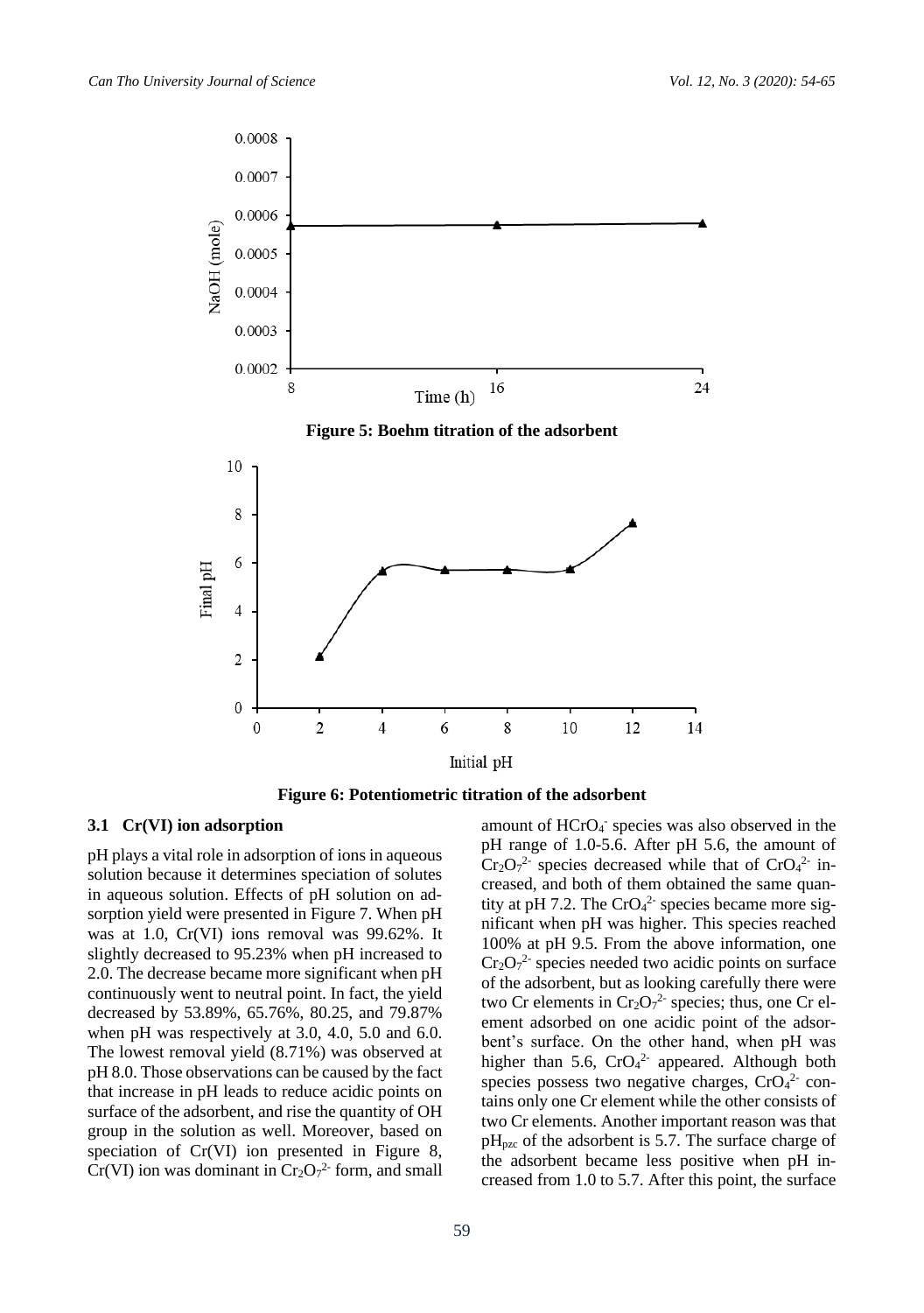charge was more negative and became dominant in alkaline pH solution. From all above viewpoints, the change of pH solution from acidic to basic range caused the decrease in Cr(VI) ions adsorption on surface of the adsorbent.

Effects of contact time on Cr(VI) ion adsorption were presented in Figure 9. Cr(VI) ions were mostly removed after 90 min. Approximate 73% of Cr(VI) was adsorbed in the first 3 min. The removal yield increased to 95.23% when contact time was 20 min, and then slightly rose to 96.30%, 98.95%, and 99.23% after 30, 60, and 90 min adsorption, respectively. Based on the above result, kinetics of Cr(VI) adsorption was calculated and presented in Figure

10 and Table 3. Compared to Pseudo-first-order kinetic equation, Pseudo-second-order kinetic equation presented a good agreement to experimental results. In fact, equilibrium adsorption capacity in Pseudo-second-order equation almost equaled to practical one  $(331.51 \text{ mg} \cdot \text{g}^{-1})$  presented in Table 3. Besides,  $R^2 = 1$  was a strong illustration for this agreement. From the Pseudo-second-order kinetic equation, it can be seen that the slope is small  $(a =$ 0.0199). In other words, ratio  $t/q_t$  was low or  $q_t$  is high. High  $q_t$  means a significant adsorption capacity of an adsorbent. It again confirmed that the adsorbent carbonized from CCP possesses a high adsorption capacity to Cr(VI) ions in aqueous solution at acidic pH solution.



Figure 7: Effects of pH on Cr(VI) ions adsorption [ions concentration = 100 mg.L-1; amount of adsor**bent = 0.2 g; contact time = 20 min; stirring speed = 180 rpm; temperature = 25°C]**



**Figure 8: Speciation diagram of Cr(VI) ions with pH variation [2]**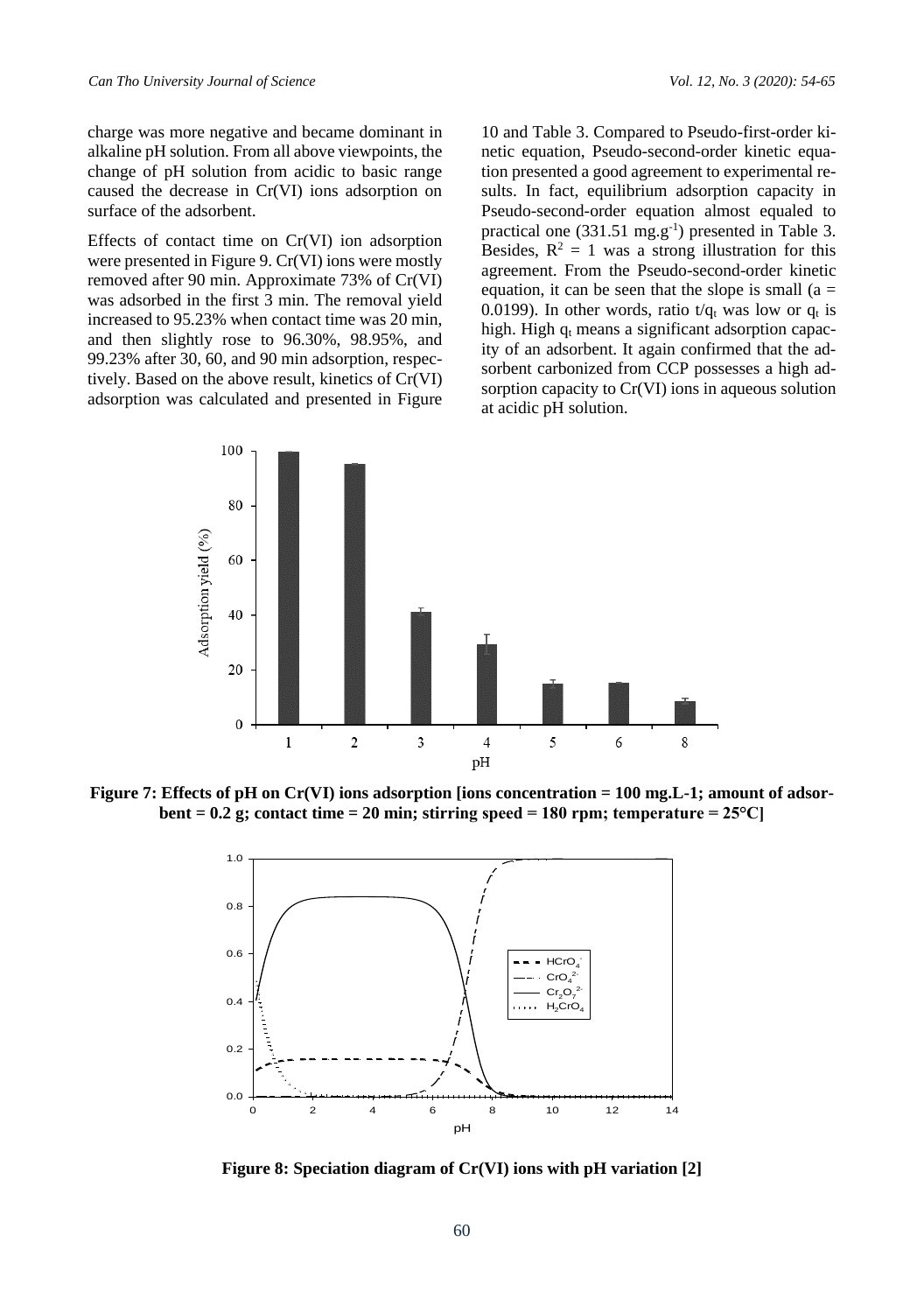

**Figure 9: Effects of contact time on Cr(VI) ions adsorption [ions concentration = 100 mg.L-1 ; amount of adsorbent = 0.2 g; pH 2.0; stirring speed = 180 rpm; temperature = 25°C]**



**Figure 10: Kinetic plot for Cr(VI) ions adsorption: (a) Pseudo-first-order, (b) Pseudo-second-order**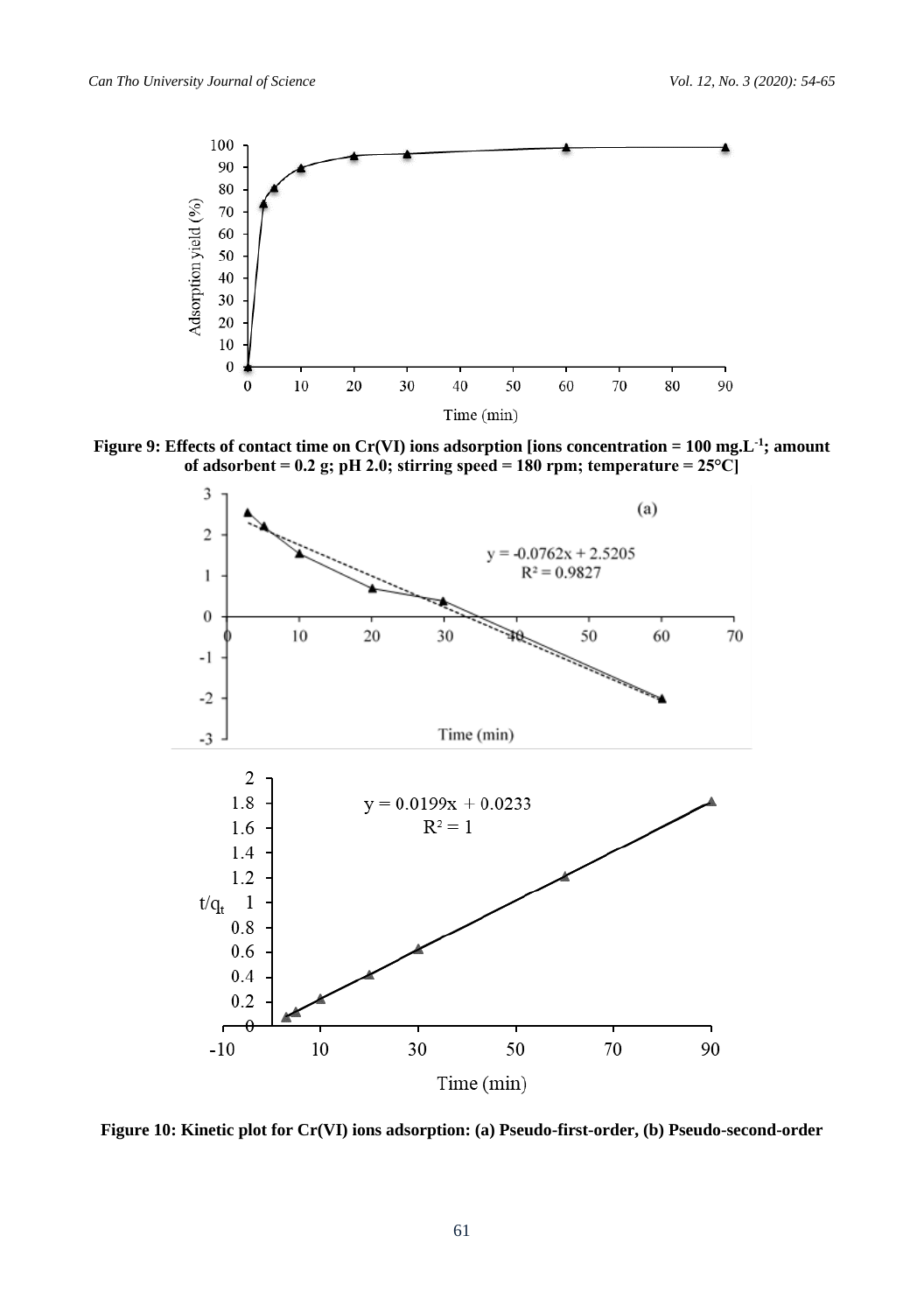**R2**

|                                 |                                                         |                                               | $\mathbf b$<br>a                                                | qе<br>$(mg.g-1)$ | $\mathbf{k}_1$<br>$(1. min-1)$ | $\mathbf{k}_2$<br>(g.mg <sup>1</sup> .min <sup>1</sup> )                                                                                                                                                                                      | $\mathbf{R}^2$ |
|---------------------------------|---------------------------------------------------------|-----------------------------------------------|-----------------------------------------------------------------|------------------|--------------------------------|-----------------------------------------------------------------------------------------------------------------------------------------------------------------------------------------------------------------------------------------------|----------------|
| Pseudo-first-order              |                                                         | $-0.0762$                                     | 2.5205                                                          | 331.51           | $-0.0762$                      |                                                                                                                                                                                                                                               | 0.9827         |
|                                 | Pseudo-second-order                                     | 0.0199                                        | 0.0233                                                          | 50.25            |                                | 0.0174                                                                                                                                                                                                                                        | $\mathbf{I}$   |
| $\mathbf{C}_0$<br>$(mg.L^{-1})$ | $Cr(VI)$ ions adsorption<br>$C_e$ (mg.L <sup>-1</sup> ) | Table 4: Effects of initial concentrations on | <b>Yield</b> $(\%)$ <b>q</b> <sub>e</sub> (mg.g <sup>-1</sup> ) |                  |                                | Cr(VI) ions caused the relative decrease in adsorp-<br>tion yield, but the remarkable increase in adsorption<br>capacity. When $C_0$ was 50 mg.L <sup>-1</sup> , the yield and $q_0$<br>were 99.20% and 24.80 $mg.g^{-1}$ , respectively. The |                |
| 50<br>75                        | 0.40<br>1.03                                            | $99.20 \pm 0.01$<br>$98.97 \pm 0.05$          | 24.80<br>36.99                                                  |                  |                                | yield decreased to 95.23% as $C_0$ was 100 mg.L <sup>-1</sup><br>while $q_e$ increased to 47.62 mg.g <sup>-1</sup> at the same initial                                                                                                        |                |
| 100<br>125                      | 4.77<br>9.53                                            | $95.23 \pm 0.05$<br>$92.37\pm0.28$            | 47.62<br>57.73                                                  |                  |                                | concentration of Cr(VI) ions. A slight decrease<br>could be observed in yield when $C_0$ was varied from<br>100 to 200 mg L <sup>-1</sup> meanwhile q, showed a notable                                                                       |                |
|                                 |                                                         |                                               |                                                                 |                  |                                |                                                                                                                                                                                                                                               |                |

# **Table 3: Kinetic parameters for Cr(VI) ions adsorption**

| ◡┉<br>$(mg.L^{-1})$ | $C_e$ (mg.L <sup>-1</sup> ) | Yield $(\% )$    | $q_e$ (mg.g <sup>-1</sup> ) |
|---------------------|-----------------------------|------------------|-----------------------------|
| 50                  | 0.40                        | $99.20 \pm 0.01$ | 24.80                       |
| 75                  | 1.03                        | $98.97 \pm 0.05$ | 36.99                       |
| 100                 | 4.77                        | $95.23 \pm 0.05$ | 47.62                       |
| 125                 | 9.53                        | $92.37 \pm 0.28$ | 57.73                       |
| 150                 | 17.56                       | $88.20 \pm 0.44$ | 66.22                       |
| 175                 | 23.57                       | $86.53 \pm 0.39$ | 75.72                       |
| 200                 | 34.36                       | $82.82 \pm 0.53$ | 82.82                       |
| 225                 | 53.93                       | $76.03 \pm 0.65$ | 85.54                       |
| 250                 | 58.25                       | $76.70 \pm 0.36$ | 95.87                       |
| 275                 | 71.56                       | 73.98±0.29       | 101.72                      |
| 300                 | 78.33                       | 73.89±0.48       | 110.83                      |

Initial concentration of Cr(VI) ions showed a moderate influence on adsorption performance of the adsorbent, and the results were revealed in Table 4. From Table 4, an increase of initial concentration of

Cr(VI) ions caused the relative decrease in adsorprption and  $q_e$ . The  $ng.L^{-1}$ initial concentration of Cr(VI) ions. A slight decrease could be observed in yield when  $C_0$  was varied from 100 to 200 mg. $L^{-1}$  meanwhile  $q_e$  showed a notable increase at identical condition. When  $C_0$  continuously increased to 300 mg.L<sup>-1</sup>, both yield and  $q_e$ moderately varied to 73.89% and 110.83 mg.g<sup>-1</sup>, respectively. From the above observations, it can be stated that adsorption capacity continuously increased when increasing initial concentration of Cr(VI) ions while the amount of adsorbent was kept unchanged. It implied that Cr(VI) ions adsorbed on the surface of adsorbent via multi-layer adsorption.



**Figure 11: Adsorption isotherms plot of Cr(VI) ions (a) Langmuir, (b) Freundlich**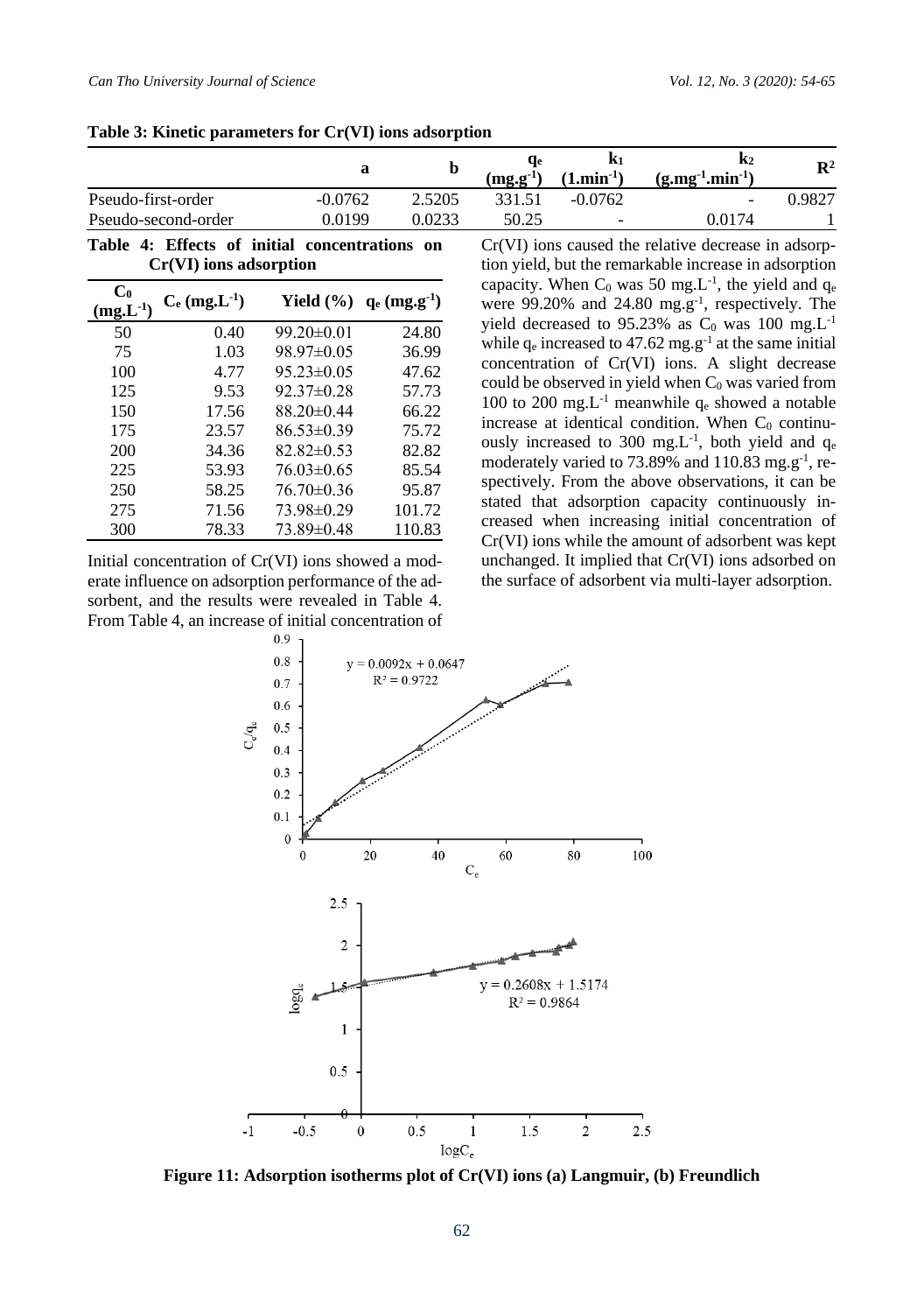Adsorption isotherms of Cr(VI) ions on surface of the adsorbent were presented in Figure 11. The Freundlich isotherms model well described the experimental data in comparison of Langmuir isotherms model. In fact,  $R^2$  of the Freundlich isotherms model was 0.986 while that of Langmuir isotherms model was 0.972. This again confirmed that multi-layer adsorption is the best model to describe adsorption of Cr(VI) ions by using the adsorbent carbonized from CCP.

To evaluate potential application of the adsorbent carbonized from CCP to remove Cr(VI) ions from aqueous solution, Table 5 might help to clarify the concern. As can be seen from Table 5, the red mud activated by sulfuric acid showed the worse Cr(VI) ions adsorption capacity, 2.34 mg.g<sup>-1</sup>. Similar adsorption capacities can be found with cow dung activated by  $H_2SO_4$  and CCP activated by  $H_2SO_4$ . RHA and tea leaves showed a remarkable increase in Cr(VI) ions adsorption capacity, namely 59.52 and  $52.08 \text{ mg} \cdot \text{g}^{-1}$  respectively. In the comparison of such adsorbents, the adsorption capacity in this study was 2 times higher than these of RHA and tea leaves, 12 times higher than fern, and 35 times higher than CCP activated by  $H_2SO_4$ . It can be said that CCP activated by  $H_3PO_4$  prepared in this study presented a high potential in adsorption of Cr(VI) ions.

|  |  | Table 5: Adsorption capacity of adsorbents derived from various agricultural by-products |  |  |
|--|--|------------------------------------------------------------------------------------------|--|--|
|  |  |                                                                                          |  |  |

| <b>Raw materials</b> | <b>Activated agents</b>        | <b>Activated conditions</b> | $q_{max}(mg.g^{-1})$ References |
|----------------------|--------------------------------|-----------------------------|---------------------------------|
| <b>RHA</b>           | <b>HCHO</b>                    | $30^{\circ}$ C, 5 h         | 59.52 Tinh (2011)               |
| Tea leaves           | KOH                            |                             | 52.08 Huong et al. (2016)       |
| Red mud              | H <sub>2</sub> SO <sub>4</sub> | $80^{\circ}$ C, 1 h         | 2.34 Dung et al. (2015)         |
| Cow dung             | $H_2SO_4$                      | $120^{\circ}$ C, 24 h       | 4.50 Das et al. (2000)          |
| <b>CCP</b>           | H <sub>2</sub> SO <sub>4</sub> | $80^{\circ}$ C, 12 h        | 3.46 Selvi et al. (2010)        |
| <b>CCP</b>           | $H_3PO_4$                      | $200^{\circ}$ C, 6 h        | 110.83 This work                |

To understand nature of Cr(VI) ions adsorption by CCP activated by H3PO4, Temkin and D-R models were employed and the results are presented in Figure 12. The Temkin constant was calculated as  $0.1621$  kJ.mol<sup>-1</sup> in Figure 12 (a). This low value presented a weak interaction between adsorbent and adsorbed, which can be considered as physical adsorption. The bonding energy between Cr(VI) ions and the calculated adsorbent via D-R model was 1.955  $kJ$ .mol<sup>-1</sup>. This value was smaller than 8  $kJ$ .mol<sup>-1</sup>, meaning that the interaction between adsorbent and

adsorbed in this study was physical interaction. Influences of temperature on Cr(VI) ions adsorption were shown in Figure 13. The adsorption efficiency in Figure 13 slightly increased from 92.23 to 99.16% when temperature increased from 25 to 35°C. The change in efficiency was almost zero as long as temperature continuously increased from 35 to 60°C. It again determined that the main mechanism of Cr(VI) ions adsorption in this study is physical interaction.



 $lnC_e$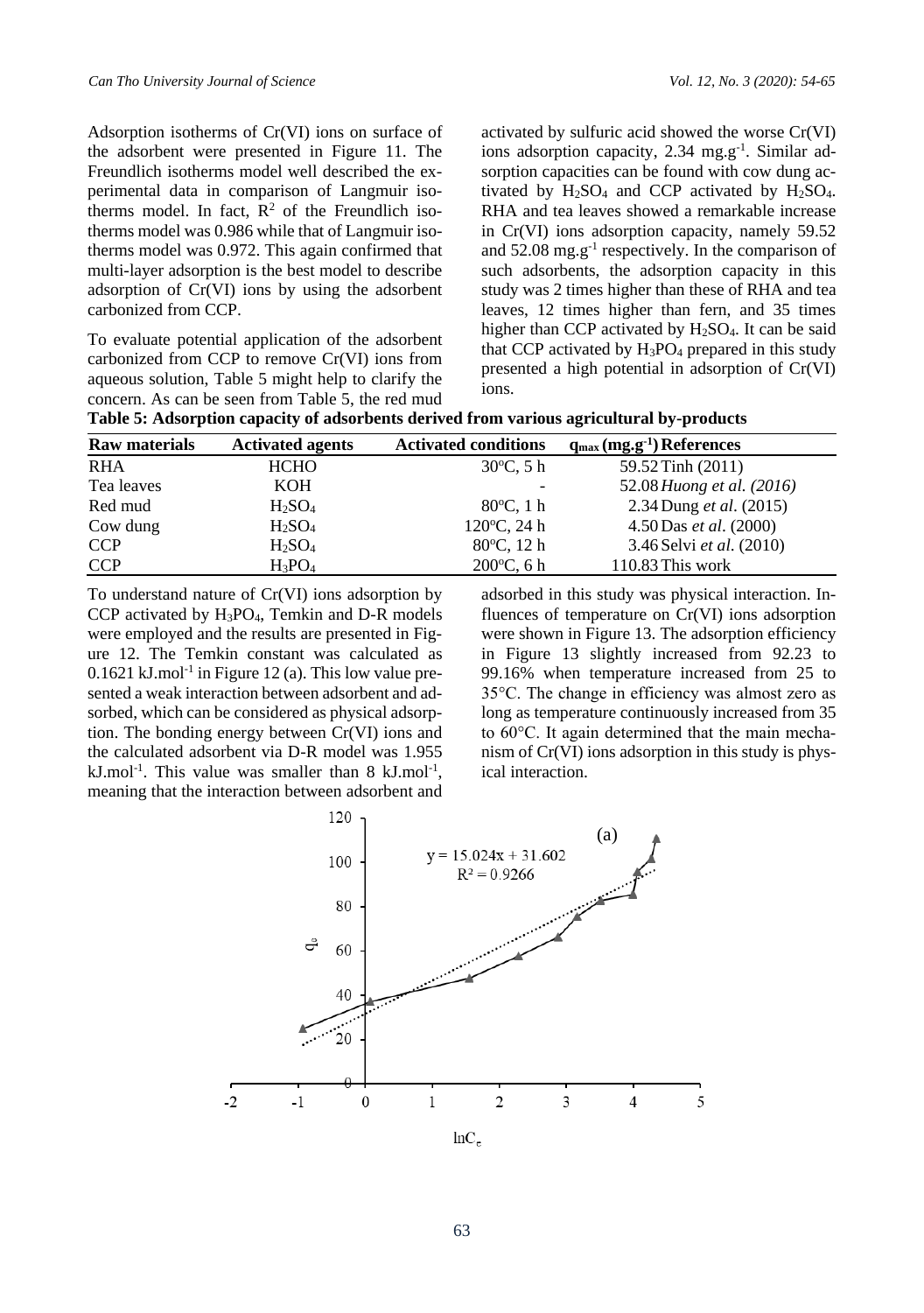

**Figure 12: Sorption models for adsorption of Cr(VI) ions (a) Temkin (b) D–R**



### **Figure 13: Effects of temperature on Cr(VI) ions adsorption [ion concentration = 100 mg.L-1 ; amount of adsorbent = 0.2 g; pH 2.0; stirring speed = 180 rpm; contact time = 20 min]**

#### **4 CONCLUSIONS**

In this study, coconut coir pith was partially carbonized at temperature of 200°C for 6 h with calcination yield of 52.54%. The adsorbent obtained possessed moderate surface area  $(48.56 \text{ m}^2 \text{.} \text{g}^{-1})$  with pore size of 10.2 nm, but high acidic points on the surface  $(1.74 \t .10^{21} \text{ point.g}^{-1})$ . The result of potentiometric titration showed that the surface of adsorbent was positive at pH lower than 5.7, and negative at pH higher 5.7. The adsorbent was then

used to adsorb Cr(IV) ions in aqueous solution. Adsorption results showed that 0.2 g of adsorbent adsorbed 95.23% of Cr(IV) in the solution containing 100 mgCr.L<sup>-1</sup> at pH 2.0 within 20 min at 25 $^{\circ}$ C. Adsorption isotherm of Cr(IV) ions and adsorption kinetics of Cr(VI) ions in aqueous solution respectively obeyed Freundlich isotherms model and Pseudo-second-order kinetic equation.

#### **REFERENCES**

Bansal, M., Singh, D. and Garg, V.K., 2009. A comparative study for the removal of hexavalent chromium